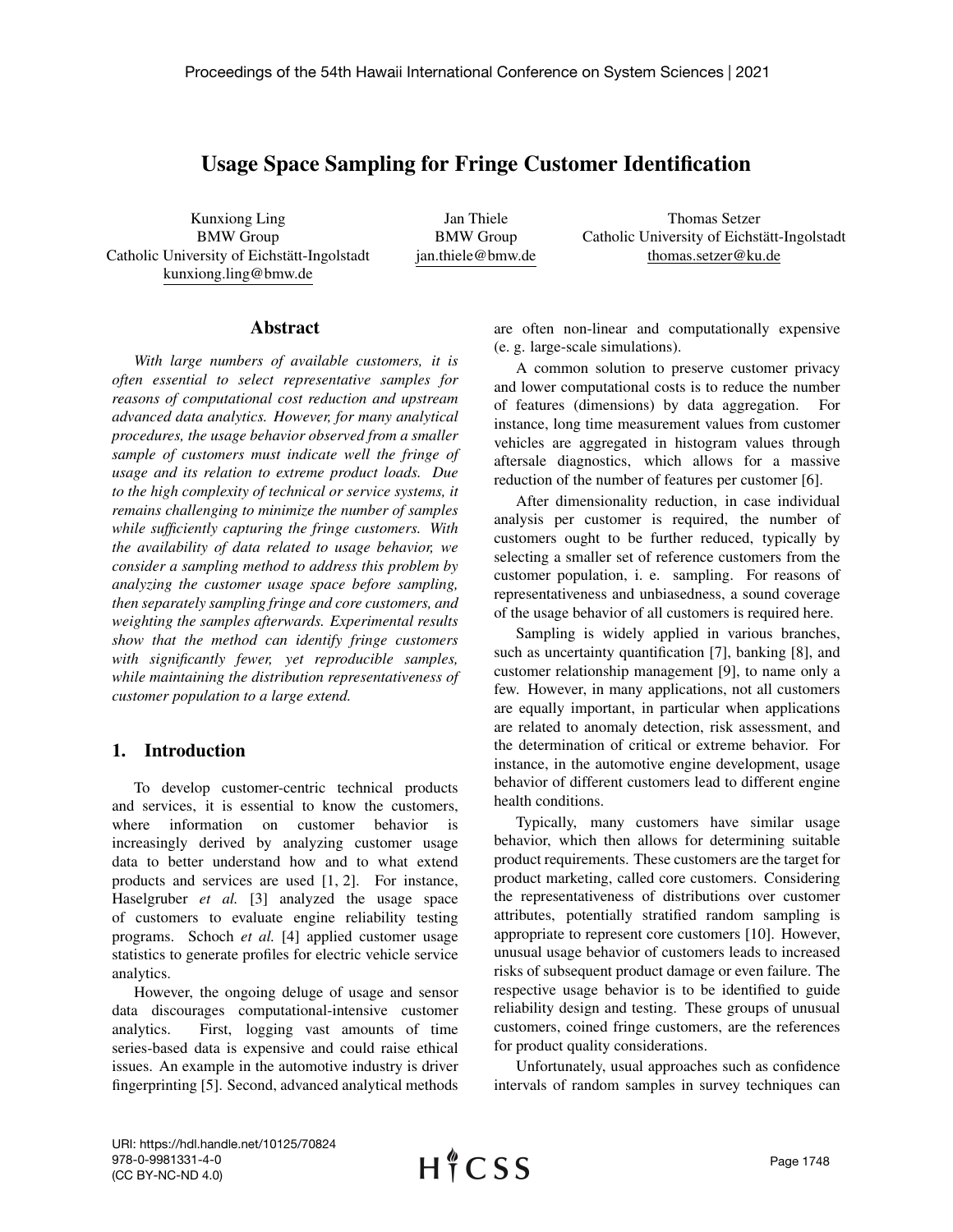hardly indicate whether one of the fringe customers is contained or not. Moreover, random sampling is a stochastic process, which is not deterministic and not reproducible. Together with the non-linearity and high complexity of today's technical or service systems, it is particularly challenging to identify fringe customers [11]. Hence, a sampling technique is demanded that aims at minimizing the number of samples required while selecting the latent fringe customers and such that the overall distribution of customers is still represented to an acceptable extend.

Having the usage data of customers available, our hypothesis is that sampling in the usage space (on features related to the service or product usage behavior of customers) can improve the representativeness of fringe customers' impact on latent indicators (e. g. damages) that can then be used to perform further analytical tasks.

In this paper, we present a novel method to perform sampling in the usage space of customers focusing on fringe customers. Given a high-dimensional usage space, first, we reduce its dimensionality using singular value decomposition. Afterwards, we select fringe customers based on geometrical properties in the compressed space, and select core customers using non-discrepancy sequences.

To further approximate the distribution of customer population, we compute the weights of selected customers based on their mutual distances. To evaluate the feasibility of the method, we consider three benchmark functions to simulate latent indicators according to the distribution of fringe customers in their usage space, i. e., on the boundary, near the boundary, and randomly. Finally, we will discuss the impact of each step above on the representativeness of sampling.

The remainder of this paper is structured as follows. In Section 2, we will introduce the notation together with related work on sampling, and highlight the contribution of this work. In Section 3, we will propose the treatments and algorithmic design of our method. Then, we will describe the experimental settings and loss functions considered in Section 4. In Section 5, we will compare the representativeness of different sampling schemes and discuss the mechanism, the feasibility in experimental studies, and sketch sensitivities of the method to different treatment combinations. Finally, we conclude and outline promising research directions in Section 6.

## 2. Preliminaries and Related Work

Suppose a dataset  $X = \{x_1, \ldots, x_p\}$  is available, which describes the usage behavior of  $p$  customers with e. g. statistics of sensor measurements. For customer  $i = 1, \ldots, p$ , the usage data is aggregated in a vector  $x_i = (x_{i1}, \dots, x_{in_x})^\top$ , which consists of  $n_x$  features. Hence, the column space of  $X$  spans the usage space of a customer.

Applying a model or function  $f$  to each customer  $i$ , customer usage features are regarded as input to yield  $n_y$  outputs in  $\boldsymbol{y}_i = (y_{i1}, \dots, y_{in_y})^\top$ , i. e.  $f : \boldsymbol{x}_i \mapsto$  $y_i, x_i \in X$ . These outputs could indicate various performance metrics, providing references to support decision-making. When applying the model to all  $p$ customers, the outputs can be represented in an indicator space  $Y = \{y_1, \ldots, y_p\}.$ 

However, if model  $f$  is computationally complex and p is large,  $\hat{p}$  customers are selected as samples, where the number of samples can be much lower then the number of customers, i. e.  $\hat{p} \ll p$ . As our sampling method is carried out in usage space  $X$ , we call it usage space sampling.

After usage space sampling, the dataset becomes  $\widehat{X} \subset X$ , and the outputs become  $\widehat{Y} \subset Y$ . Typically, these models are carried out independently from the customers. Hence, f should have a linear time complexity of  $O(n)$ . Regardless of the time of sampling, elapsed time for this analytic task is reduced by a factor of  $\hat{p}/p$ .

Despite the dataset cardinality reduction, the quality of sampling procedures is indicated by measures of representativeness of the drawn samples. The distribution of outputs among the samples should be similar to that among the whole customer population. In addition, as discussed above, the so-called fringe customers are crucial for determining the margins of indicators and are hence important to be identified and considered appropriately.

A large body of works has been conducted on improving the representativeness of sampling methods. For instance, Arnst *et al.* [12] found that random sampling tends to perform better in approximating the distribution of population when the dimensionality is reduced. Yet, Park *et al.* [13] indicated the limitation of random sampling for data visualization. Furthermore, Loyola R. *et al.* [14] investigated different combinations of sampling techniques in discrepancy and statistical moments. They found that Halton sequences outperform random sampling and other geometric-based sampling methods, considering the trade-off between computational efficiency, uniformity and high-dimensional capabilities.

Inspired from the related works, we found that performing dimensionality reduction before using Halton sequences can improve the sampling representativeness for high-dimensional data. With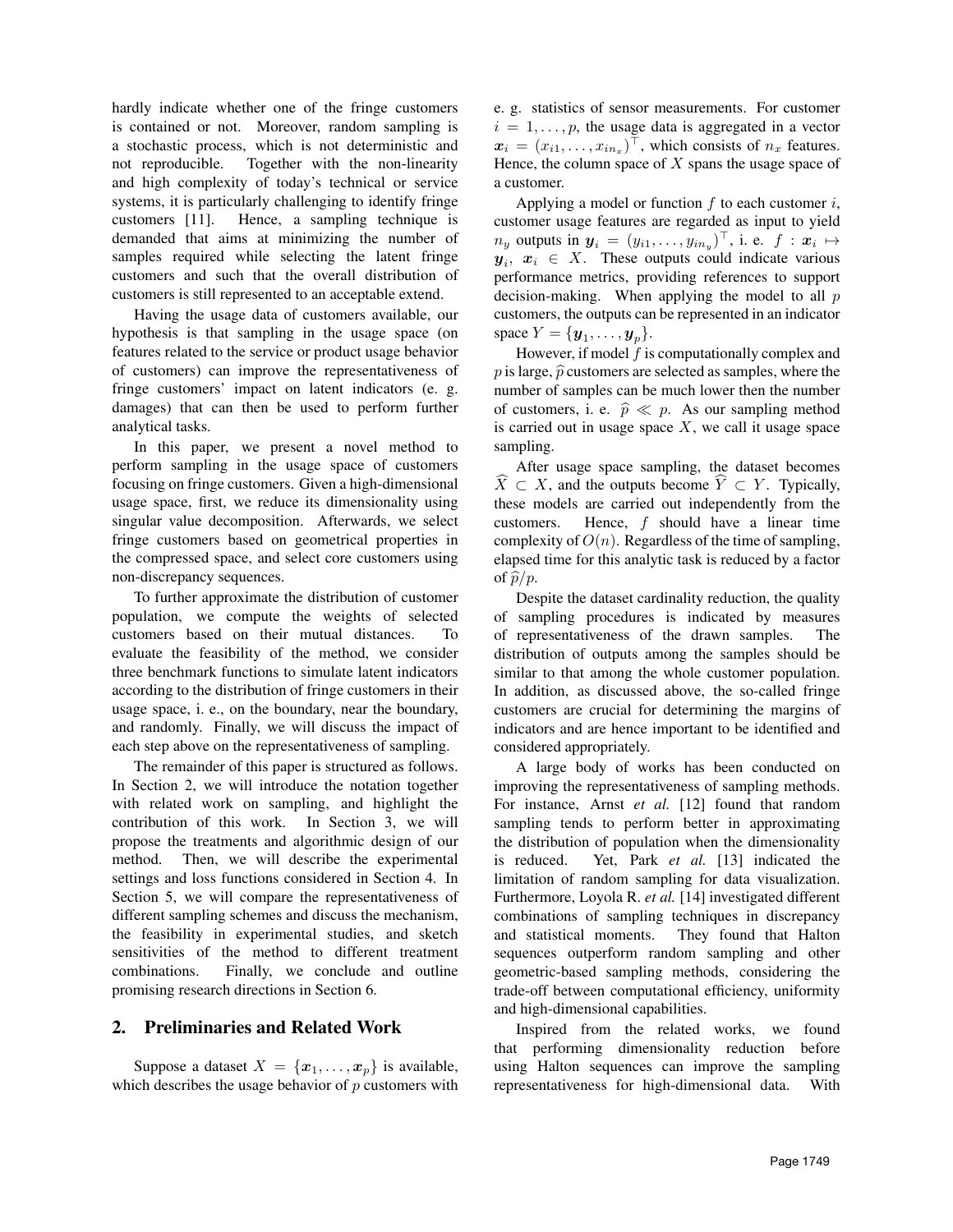the input of usage statistics, in addition, our sampling method complements the state of the art by enhancing fringe customer identification.

## 3. Usage Space Sampling

This section introduces the usage space-based sampling method we propose in this work. The sampling procedure, illustrated in Figure 1, will now be described.

In step 1, usage space analysis, singular value decomposition is applied to dataset  $X$  to linearly project the data into a lower-dimension space, yielding X with  $\tilde{C}$  $\widetilde{n}_x$  dimensions.

In step 2, fringe sampling, we separately select  $\hat{p}_F$ samples from the borderline area of the cloud of data points in usage space, in order to target fringe customers. The determination of samples and  $\hat{p}_F$  are pre-selected using a so-called convex hull-based approach.

Given the number of required samples  $\hat{p}$ , the remained quantity  $(\hat{p} - \hat{p}_F)$  is arranged for the core customers by an extra step of sampling in step 3.

Note that the samples are equally weighted in  $\widehat{X}$ . In the original usage space X, instead, each of them represents different number of customers. Considering their unequal weights, in step 4, we can group the p customers into  $\hat{p}$  segments using Voronoi tessellation. The carnality of each segment determines the corresponding weight as market volume.

So far,  $\hat{p}$  samples are selected from p customers in their usage space with their weights, and prepared for further analytics. The individual steps will now be described in detail.

#### 3.1. Usage Space Analysis

The objective of step 1 is to reduce the dimensionality of X from  $n_x$  to  $\tilde{n}_x$ . First, we concatenate dataset  $X$  directly according to its natural sequence, building a matrix  $X = (x_{ij})$  with p rows and  $n_x$  columns (dimensions). Then, we approximate matrix  $X$  with truncated singular value decomposition (tSVD), a widely-used linear dimensionality reduction technique [15].

To ensure balanced importance of features, before applying tSVD, we perform column-wise  $z$ -score normalization of  $X$  as shown in (1).

$$
\boldsymbol{X}_{\mathrm{n}} = \frac{\boldsymbol{X} - \overline{\boldsymbol{X}}}{\sqrt{\mathrm{Var}(\boldsymbol{X})}},\tag{1}
$$

where  $\overline{X}$  and  $\text{Var}(X)$  are column-wise mean values and variances. This allows that the tSVD can capture the maximum variance in the matrix.

We perform tSVD on the normalized matrix according to

$$
\boldsymbol{X}_{\mathrm{n}} = \boldsymbol{U} \boldsymbol{\Sigma} \boldsymbol{V}^{\top},\tag{2}
$$

where  $U \in \mathbb{R}^{p \times n_x}$  and  $\Sigma \in \mathbb{R}^{n_x \times n_x}$ . The unitary weight matrix  $V \in \mathbb{R}^{n_x \times n_x}$  can be represented with  $n_x$  vertical weight vectors  $\boldsymbol{V} = (\boldsymbol{v}_1, \dots, \boldsymbol{v}_{n_x})$ . Then, we use the first  $\widetilde{n}_x$  vectors to build  $\mathbf{V} = (\mathbf{v}_1, \dots, \mathbf{v}_{\widetilde{n}_x}).$ <br>The normalized matrix  $\mathbf{Y}_e$  can be compressed into  $\widetilde{\mathbf{Y}}_e$ . The normalized matrix  $X_n$  can be compressed into  $X \in$  $\mathbb{R}^{p \times \widetilde{n}_x}$  by

$$
\widetilde{\boldsymbol{X}} = \boldsymbol{X}_{n} \widetilde{\boldsymbol{V}}. \tag{3}
$$

Matrix  $\overline{X}$  represents the usage space in a compact fashion and serves as the input for sampling.

#### 3.2. Fringe Sampling

After step 1, core customers with usual usage behavior, are located near the center of the cloud of data points in usage space. However, compared to core customers, customers exhibiting unusual usage behavior, i. e. fringe customers, are typically observed less frequently.

As we are particular interested in fringe customers, we perform an extra sampling step before sampling the



Figure 1. A schematic overview of the usage space sampling proposed in this work. Grey circles are the sampled fringe and core customers. The grid between those samples represents the segmentation for weighting. Piror to sampling, the n<sub>x</sub>-dimensional usage space is reduced to  $\tilde{n}_x - d$  dimensions. In the reduced space,  $\hat{p}$  samples are determined, in which  $\hat{p}_F$  fringe customers are selected. Every sample is then weighted by its market volumes w.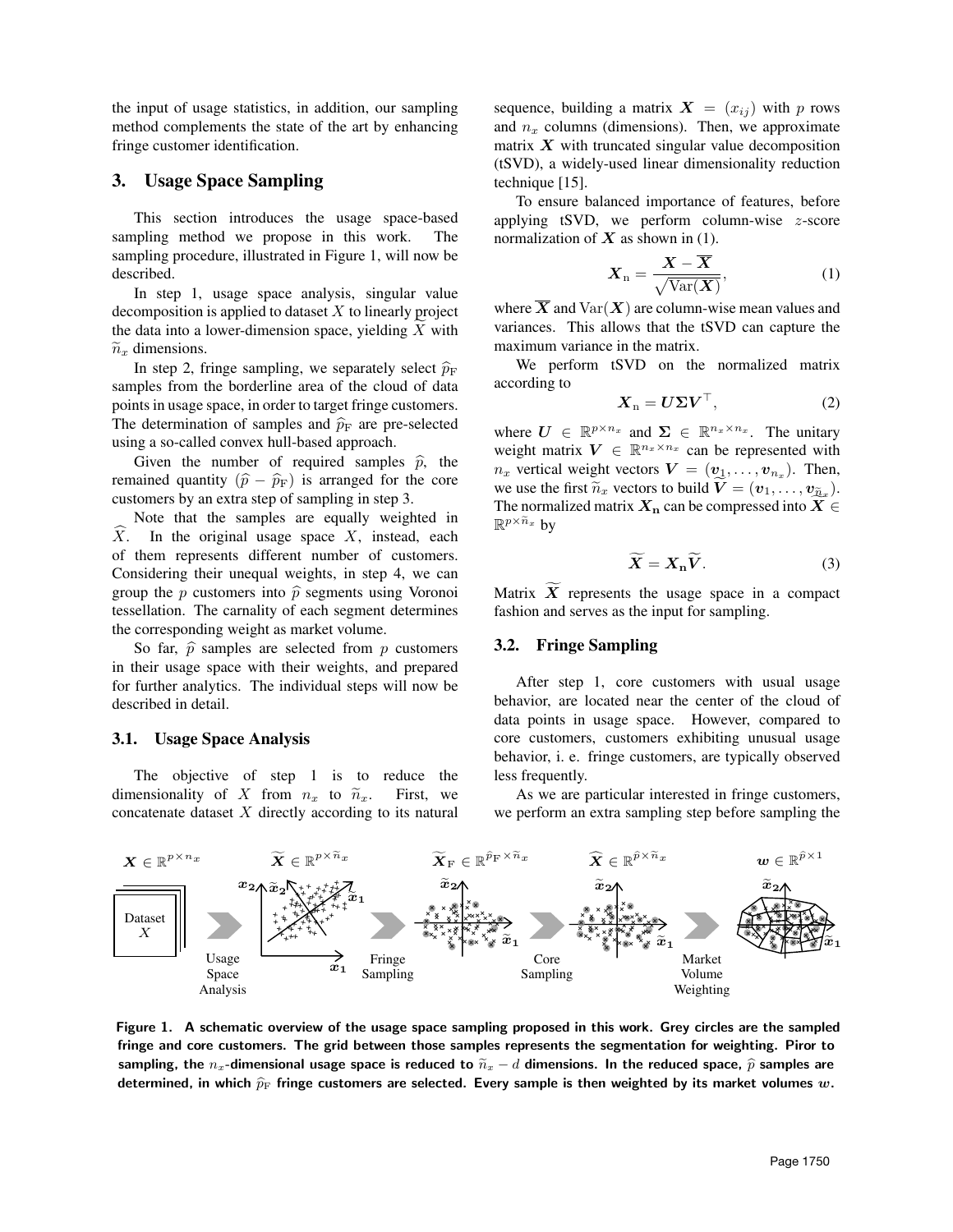core customers, focusing on potential fringe customer candidates which are far from the cloud center. To outline the fringe of a vector space, we use the concept of a convex hull of the cloud of data points, which is a straight-forward approach [16].

A widely-applied method to construct convex hulls, used in our procedure, is the Quickhull algorithm [17]. In a data space, points on the convex hull are found by using a divide and conquer approach. Similar to several convex hull algorithms, it has a time complexity of  $O(n \log n)$ , in the worst case  $O(n^2)$ . Given a large number of customers as population (e. g.  $10^5$ ), it is inappropriate to compute the convex hull directly. This is because, (i) numerous points lead to computational inefficiency, and (ii) local maldistribution of these points results in large amount of fringe samples to be chosen than needed.

|  | Algorithm 1: Fringe sampling. |  |  |  |
|--|-------------------------------|--|--|--|
|--|-------------------------------|--|--|--|

Require  $\boldsymbol{X} = (\widetilde{\boldsymbol{x}}_1, \dots, \widetilde{\boldsymbol{x}}_{\widetilde{n}_x})$ <br>for  $i = 1$   $(\widetilde{\boldsymbol{x}}_i = 1)$  do for  $i = 1, \ldots, (\widetilde{n}_x - 1)$  do for  $j = (i + 1), \ldots, \widetilde{n}_x$  do  $\varphi \in \mathbb{R}^{p \times 1}, r \in \mathbb{R}^{p \times 1} \leftarrow$  map Cartesian coordinate vectors  $(\widetilde{x}_i, \widetilde{x}_j)$  to polar<br>coordinate vectors: coordinate vectors; Split the data evenly into  $k$  segments according to  $\varphi$ ; For each segment, find the maximum element of r; end end  $\widetilde{\mathbf{X}}_{\mathrm{F}} \leftarrow$  Concatenate all the samples found in the previous step; Compute the  $\tilde{n}_x$ -dimensional convex hull of the samples in  $X_F$ ;

 $X_F \leftarrow$  Update the samples by removing those who are not on the convex hull; Return  $\widetilde{\boldsymbol{X}}_{\text{F}} \in \mathbb{R}^{\widehat{p}_{\text{F}} \times \widetilde{n}_{x}}$ 

Algorithm 1 shows how these problems are addressed in our work. We transfer the Cartesian coordinates of customers in usage space  $\overline{X}$  to polar coordinates. For each combination of two dimensions, we split the customers in  $k$  segments according to their polar angles  $\varphi$ . Per segment, we determine the customer with the largest radius. By computing the convex hull using the identified customers,  $\hat{p}_F$  discrete fringe customers  $\mathbf{X}_F$  are found in the usage space on the hull. Other customers inside the hull are omitted. This method could approach a time complexity of  $O(n)$ and outline the fringe customers potentially missed by traditional sampling approaches.

## 3.3. Core Sampling

Beyond the  $\hat{p}_F$  fringe customers,  $\hat{p} - \hat{p}_F$  core customers are sampled from inside the hull in the usage space.

Therefore, we apply quasirandom sequence as a replacement of uniformly distributed random samples, as (i) the method is deterministic, (ii) the sequence is generated in a given space, and (iii) samples are chosen according to a sequence with low discrepancy, seemingly random even with a few samples [18].

One of the most popular quasirandom sequence that is implemented in our procedure is Halton sequence. The sequence of numbers are generated based on coprime numbers. Loyola R. *et al*. [14] show that Halton sequence (i) can generate samples that fill the space in a highly uniform manner, and (ii) is computational efficient also in high-dimensional spaces.

First, we generate a Halton quasirandom point set with  $\hat{p} - \hat{p}_F$  samples in  $\tilde{n}_x$  dimensions, denoted H. As the point set ranges between  $[0, 1]$ , we then rescale the populations  $\widetilde{X}$  in the usage space with that range, yielding  $X_n$ . Afterwards, for each generated point in set  $H$ , find the nearest neighbor from the rows of  $\widetilde{X}_n$ , measured by Euclidean distances. These neighbors found are regarded as our core samples, denoted by  $\widehat{X} \in \mathbb{R}^{\widehat{p} \times \widetilde{n}_x}$ . The matrix builds a vector space  $\widehat{X}$  with a cardinality of  $\hat{p}$ .

### 3.4. Market Volume Weighting

The selected  $\hat{p}$  individual samples from p customers<br>prepared for further analytics. Assuming that are prepared for further analytics. p customers represent the population, however, the customers represented by each sample, coined market volumes, are not equal. For instance, a fringe sample could represent much less customers compared to a core sample. Without weighting, the effect of fringe segments could be overestimated and is not representative for the population.

Therefore, weighting based on market volumes is conducted, where we estimate market volumes using Voronoi tessellation in the compressed usage space. For each customer, the nearest sample is found with smallest Euclidan distance and assigned to the customer. Afterwards, we consider the number of customers, assigned in sample  $i = 1, \ldots, \hat{p}$ , as the corresponding market volume, or weight  $w_i$ . The weighting can be applied for estimating the distributions of outputs. For output  $j = 1, \ldots, n_y$  in the indicator space  $Y$ , the empirical cumulated distribution function (ECDF) of population is expressed in (4).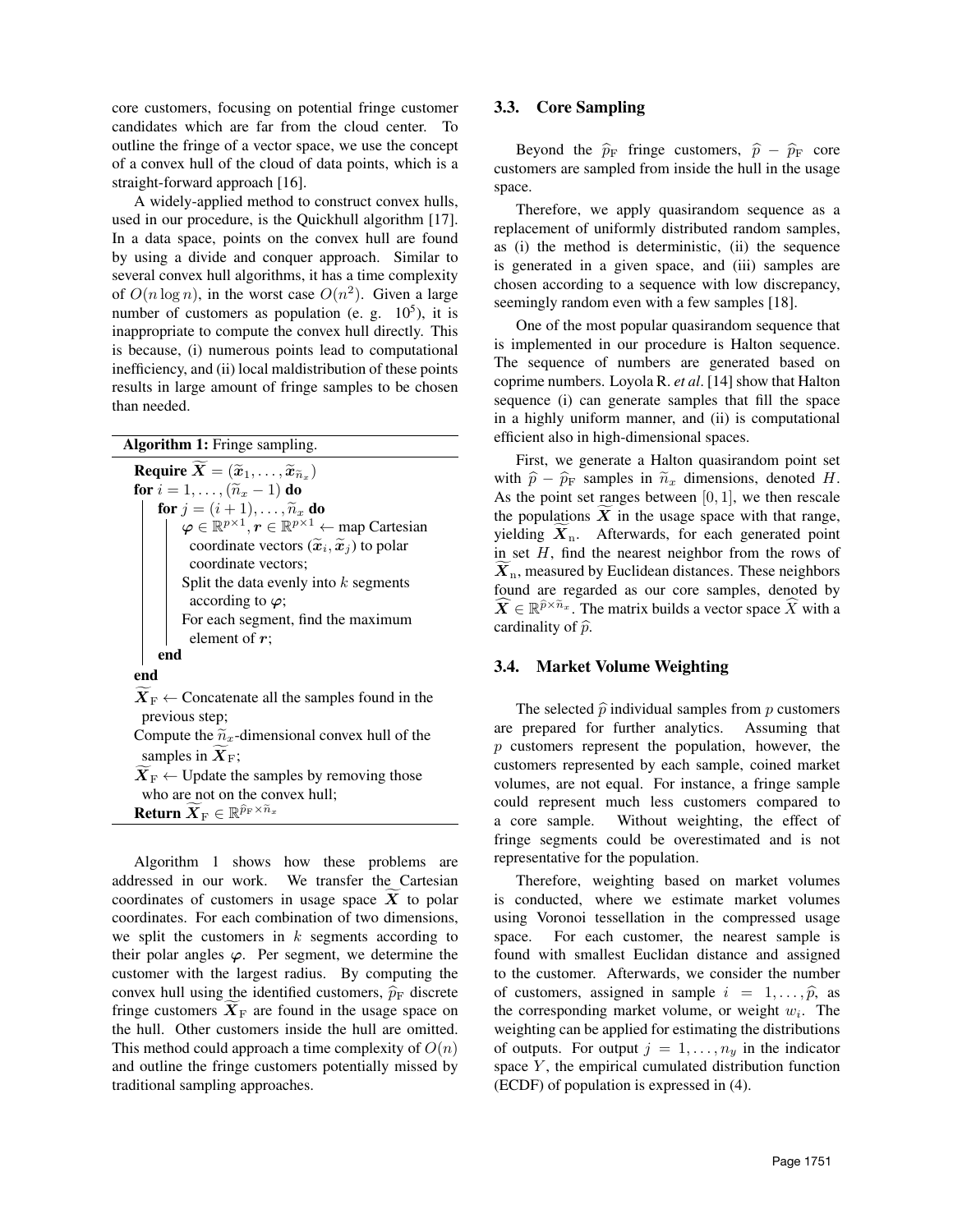$$
F_j(\theta) = \frac{1}{p} \sum_{i=1}^p \mathbf{1}_{y_{ij} \leq \theta},\tag{4}
$$

where i represents the customer,  $\theta$  represents the function value of output  $j$ , and 1 is the indicator function to be activated under the condition written in the subscript. After the previous sampling steps, the ECDF of  $\hat{p}$  sample is

$$
\widehat{F}_{j,0}(\theta) = \frac{1}{\widehat{p}} \sum_{i=1}^{\widehat{p}} \mathbf{1}_{y_{ij} \leq \theta}.
$$
 (5)

With weighted samples,  $\widehat{F}_{j,0}(\theta)$  becomes

$$
\widehat{F}_j(\theta) = \frac{1}{\sum_i w_i} \sum_{i=1}^{\widehat{p}} w_i \mathbf{1}_{y_{ij} \leq \theta}.
$$
 (6)

To evaluate the performance of the proposed method, we now describe the setup and the results of an experiment using several non-linear benchmark functions.

## 4. Experimental Study

To study the influence of the treatments (usage space analysis, fringe sampling, core sampling, and market volume weighting) on the representativeness of the samples, we regard relevant combinations of the treatments as sampling schemes, outlined in Section 4.1.

Considering reproducibility, we simulate the population (p customers with  $n_x$  features) in a stochastic fashion by generating the values randomly from Gaussian distributions. In addition, we use three benchmark functions to represent corresponding complex analytical models as will be presented in Section 4.2. After computing the function outputs (indicators) for  $p$  customers, we perform different sampling schemes on those customers.

With the indicators available, we evaluate their similarities according to two loss functions the will be forumlated in Section 4.3. Both focus on fringe customer identification and their distributions.

#### 4.1. Sampling Schemes

To reduce the degrees of freedom, we will not consider the impact of different parameterization of the steps on the representativeness, but use default parameters for each treatment that turned out to be suitable in preliminary tests. In this case, the sampling scheme solely considers whether each step is activated.

For usage space sampling, the dimension of  $\tilde{n}_x$  is set to three, the maximum possible dimension for intuitive visualization.

For fringe sampling, the number of segments  $k$  is set to 16. This is done such that for each combination of two column vectors, their polar plane is split into 16 folds, each of which accounts for 22.5 degrees. After fringe sampling, up to 16 samples are selected for each two dimensions, i. e.,  $\hat{p}_F \leq 16 \left(\frac{\hat{n}_x}{2}\right)$  in total.

As  $\hat{p}_F$  could increase with  $\tilde{n}_x$  squared, we perform fringe sampling only if usage space sampling is activated.

For core sampling, the default configuration is to position the  $\widetilde{n}_x$ -dimensional Halton sequence in the usage space and select the nearest neighbor as the sample. In contrast, random permutation is used when core sampling is deactivated.

The market volume weighting is non-parametric and conducted after having the samples available. Hence, the influence of weighting will be investigated for every sampling scheme based on the treatments above.

We represent the sampling scheme with four digits, where each digit represents whether a certain treatment is activated (hot) or not. For instance, scheme 0001 means that all the treatments are deactivated except the weighting is activated. In this paper, ten sampling schemes are defined in Table 1, where (i) fringe sampling is only conducted jointly with usage space analysis, and (ii) there is no influence from usage space analysis on random sampling (core sampling deactivated). Hence, cases with 01\*\* and 100\* are omitted, where  $*$  is a wildcard for  $\{0, 1\}$ .

Table 1. Overview of the sampling schemes.

| Case | Usage<br>Space<br>Analysis | Fringe<br>Samp-<br>ling | Core<br>Samp-<br>ling | Market<br>Volume<br>Weighting |
|------|----------------------------|-------------------------|-----------------------|-------------------------------|
| 0000 |                            |                         |                       |                               |
| 0001 |                            |                         |                       |                               |
| 0010 |                            |                         |                       |                               |
| 0011 |                            |                         |                       |                               |
| 1010 |                            |                         |                       |                               |
| 1011 |                            |                         |                       |                               |
| 1100 |                            |                         |                       |                               |
| 1101 |                            |                         |                       |                               |
| 1110 |                            |                         |                       |                               |
| 1111 |                            |                         |                       |                               |

### 4.2. Benchmark Functions

To test the performance of the sampling procedure, we choose three different benchmark functions. These functions serve as the outputs of analytical model  $f$ , hence  $n_y = 3$ , in which the fringe customers are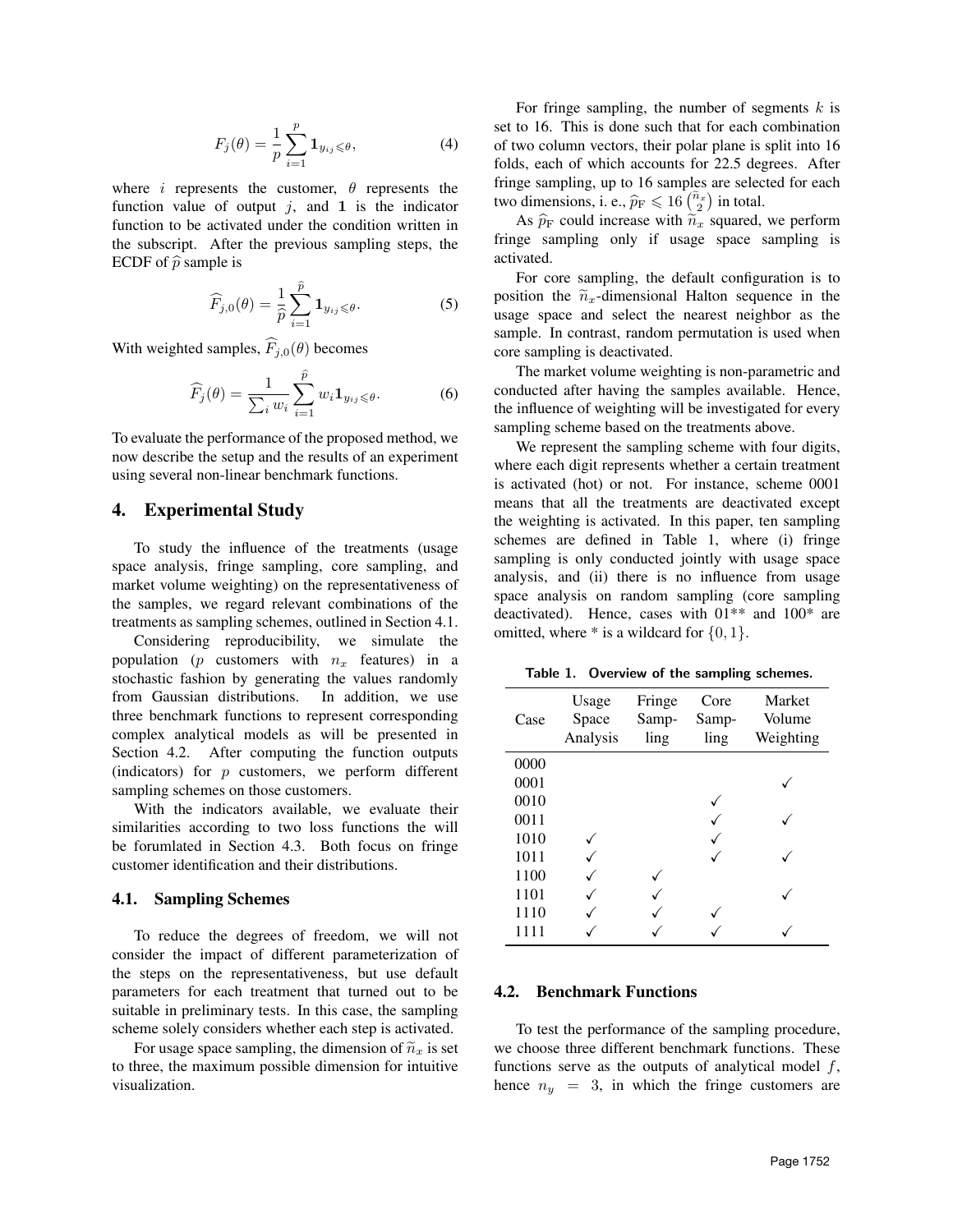differently spanned. In addition, these functions are non-convex and high-dimensional configurable, which enables simpler experimental procedure for different  $n_x$ . For customer i, the  $n_x$ -dimensional versions of the functions are shown below.

Ackley Function. We apply Ackley function with the parameters recommended in [19], i. e.,

$$
y_{i1} = -20 \exp\left(-0.2 \sqrt{\frac{1}{n_x} \sum_{j=1}^{n_x} x_{ij}^2}\right) - \exp\left(\frac{1}{n_x} \sum_{i=1}^{n_x} \cos(2\pi x_{ij})\right) + 20 + e.
$$
 (7)

This function is symmetric, where its largest values are found on the boundary of the cloud of data points– presumably the convex hull.

Rescaled Schwefel Function. Schwefel function [20] is asymmetric and exhibits several local maxima and minima. As it is typically evaluated in a hypercube  $x_{ij} \in [-500, 500]$ , we rescale  $x_{ij}$  with a factor of 250 such that its hypercube range lies in  $[-2, 2]$ , which is comparable to the range of the Ackley function. The modified Schwefel function is written as

$$
y_{i2} = 419 n_x - \sum_{j=1}^{n_x} 250 x_{ij} \sin\left(\sqrt{|250 x_{ij}|}\right). \tag{8}
$$

The largest values of rescaled Schwefel function are between the boundary and the center.

Random Function. The most non-linear function we use is random, which shows no dependence on  $x_{ij}$ . We model the random function using a Uniform distribution in [0, 1], i. e.,

$$
y_{i3} \xleftarrow{\text{random}} \mathcal{U}(0,1). \tag{9}
$$

This function is asymmetric. Its largest values are dispersed in the usage space.

Figure 2 visualizes the benchmark functions in a two-dimensional usage space, where the distribution properties of the points with the largest values can be observed intuitively. The 1000 points are randomly generated from the Gaussian  $\mathcal{N}(0, 1)$ . Their function values  $y_{i1}$ ,  $y_{i2}$ , and  $y_{i3}$  are then separately calculated as in to equations (7-9).

Under these conditions, we are able to evaluate the influence of our individual treatments on the sampling representativeness.

#### 4.3. Evaluation

To build the population of customers, we individually and randomly generate  $n_x$ -dimensional usage space values for p customers from  $\mathcal{N}(0, 1)$ . This is the worst case for sampling in the usage space, as the usage space values are uncorrelated. It is expected that, with a stronger correlation, the sampling representativeness could be improved. Furthermore, considering the variable region of  $\mathcal{N}(0, 1)$  and the properties of our benchmark functions, the effects of sample imbalance can be estimated. This represents, to some extent, the imbalance between core and fringe customers.

In this experiment, we set  $p = 50000$  and analyse a low-dimensional ( $n_x = 5$ ) and a high-dimensional  $(n_x = 500)$  case. In both cases, we apply each sampling scheme from the lowest possible number of samples up to 500 samples, i. e.,  $\hat{p} \le 500$ . To allow for a reliable comparison of deterministic (\*\*1\*) to stochastic random sampling schemes  $(*80*)$ , we repeat each experiment configuration 100 times.

The representativeness of the sampling is measured by the two loss functions introduced below.

Fringe Loss. A successful identification of the fringe customers with our method requires that – at least to a large extend – the data points with the largest indicator values are those of the fringe customers. We quantify this requirement by positioning the sample with largest quantile from the sample ECDF  $F_i$  into the ECDF of all customers  $F_i$ .

For indicator  $j \in \{1, 2, 3\}$ , we therefore define the fringe loss as

$$
L_{\rm f} = \max\left\{1 - F_j\left(\widehat{F}_j^{-1}(1)\right), 10^{-6}\right\},\qquad(10)
$$

where  $\widehat{F}_j^{-1}$  is the inverse ECDF of indicator j. The closer to the largest quantile of all customers this data point, the smaller the fringe loss. To enable the visualization of losses in a logarithmic fashion, we limit the minimum to  $10^{-6}$ , such that the sample with largest indicator value exceeds 99.9999% of the customers. Similarly, a  $L_F$  of  $10^{-2}$  indicates a tolerance of 99%.

Distribution Loss. Despite the fringe loss, for indicator  $j$ , the distribution loss measures the difference between the ECDF of the samples and that of the population. We choose the root of the relative sum of squared residuals to represent the difference, i. e.,

$$
L_{\rm d} = \sqrt{\frac{\sum_{i=1}^{p} \left(\widehat{F}_{j}^{-1}(y_{ij}) - F_{j}^{-1}(y_{ij})\right)^{2}}{\sum_{i=1}^{p} \left(F_{j}^{-1}(y_{ij})\right)^{2}}}. \tag{11}
$$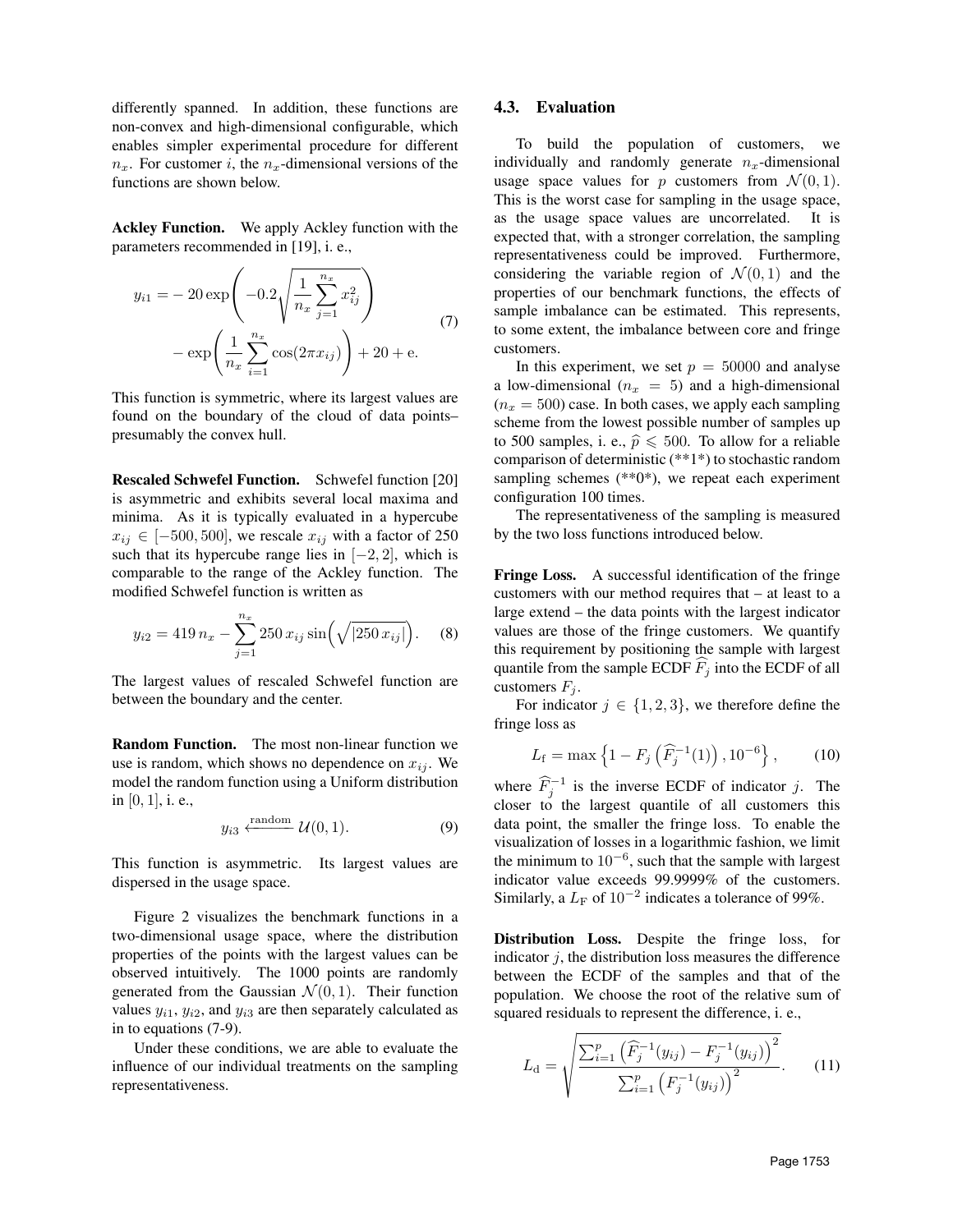

Figure 2. Visualization of benchmark functions in a two-dimensional usage space. For each subplot, a black point represents a customer, in total 1000 customers. Customers trimmed with red circles are those with function values larger than 99% of the customers.

However, as  $\hat{p} \neq p$ , prior to calculating the loss, we interpolate the quantile vectors of them from  $\{1, \ldots, \hat{p}\}$ to  $\{1, \ldots, p\}$  towards their previous neighbors. The smaller the loss is, the closer the ECDFs are.

In the following, we will present both losses with different sample cardinalities  $\hat{p}$  and the sampling schemes introduced in 4.1.

## 5. Results and Discussion

The fringe and distribution losses with different sampling schemes are compared under two scenarios: low-dimensional  $(n_x = 5, \text{ henceforth: } 5D)$  and high-dimensional  $(n_x = 500, \text{ henceforth: } 500D)$ usage spaces. Further parameters are introduced in Section 4.3. Afterwards, the robustness of our methods for real-world data is discussed, according to noises, missing data and scale errors.

#### 5.1. Sampling Representativeness in Low-Dimensional Usage Space

The properties of sampling losses can be observed in the random scheme without any treatment (0000). As shown in Figure 3, with the increase of  $\hat{p}$ , both losses are reduced quasi-exponentially for all three functions, which are almost straight along with the log-log axes. However, after 100 repetitions, the losses fluctuate due to the uncertainty of random sampling.

Adding the treatment of fringe sampling together with usage space analysis (1100), the fringe customers are successfully identified in Ackley and rescaled Schwefel functions. However, their distribution losses are larger, which is biased due to the inference of fringe samples for the whole group, resulting in maldistribution.

In random function, fringe sampling increases the

robustness of random sampler by reducing the upper bound of error bands for  $\hat{p} \le 100$ , as the majority of samples are selected according to the geometry property of usage space. For  $\hat{p} > 100$ , the losses yield scheme without usage space treatments (0000).

Sampling schemes with the treatment of core sampling but without fringe sampling (\*010) generally outperform random sampling. In concrete, ten samples are sufficient to reach 99.9% in Ackley function, as well as 99% in rescaled Schwefel function. This implies that the deterministic core sampling is capable of identifying the customers which are not exactly on the boundary (rescaled Schwefel function), as the low-discrepancy sequences manage to take samples evenly in the low-dimensional space.

For random function with no dependency on the fringe customers in the usage space, the results with treatments remain similar to the median of random scheme (0000). However, such small number of samples could be due to luck, as the global maximum is a neighbor of the pre-defined sequence. Furthermore, with the increase of number of samples, the loss further reduces until the customer with global maximum is included, where around 200 customers are sampled. Moreover, as the dimensionality of usage space is relatively low, no significant influence of usage space analysis on both losses is observed.

Combining the core sampling with fringe sampling, the sampling scheme (1110) identifies the fringe customers as that with core sampling deactivated (1100). However, the distribution loss remains at a high level due to the deterministic property of Halton sequence in the core sampling.

The sampling schemes which are compared above are without market volume weighting. On the one hand, a step of weighting after sampling has no influence on fringe loss. The reason is that, the quantile from the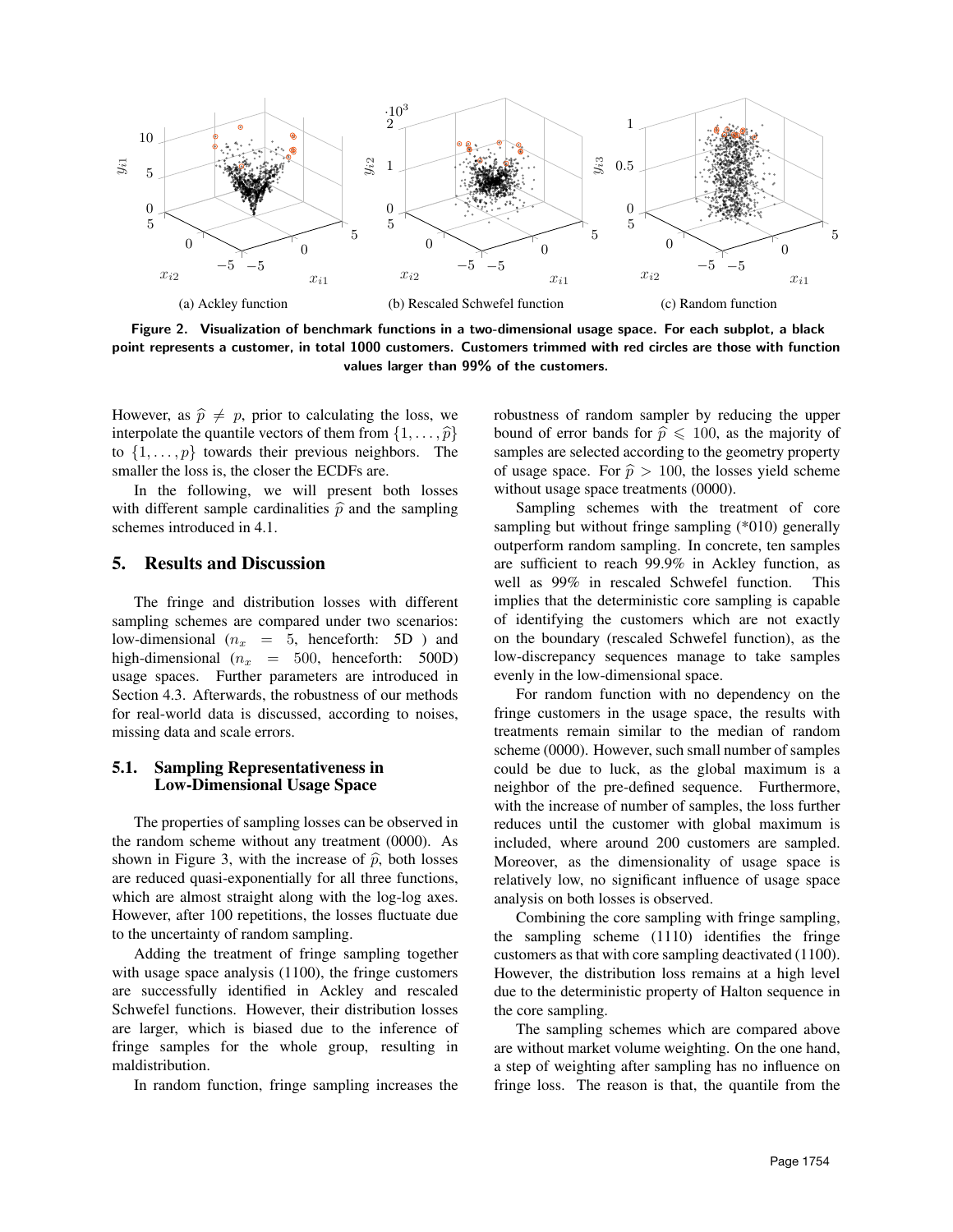

Figure 3. Sampling representativeness with different number of samples in five-dimensional usage spaces. The sampling schemes are coded using four digits, each representing the activation of a treatment, i. e., usage space analysis, fringe sampling, core sampling, and market volume weighting. Results of schemes with uncertainties  $(*0*)$  are represented with medians and their error bands from their fifth to their  $95<sup>th</sup>$  percentiles (ranges).

sample ECDF, utilized in equation (10), is the maximum value of the samples and compared to the ECDF of the customer population. On the other hand, combining weighting can significantly improve the distribution loss for Ackley and rescaled Schwefel functions. Most customers are close to the center of the usage space, while the fringe customers for those two functions are away from center. This also explains why weighting has no significant influence on distribution losses in case of random functions.

For low-dimensional usage spaces and indicator functions where the fringe values are on or close to the outer boundaries of customer population, the conclusions are summarized as follows. Usage space analysis has less influence on sampling performances. Fringe sampling significantly reduces the fringe loss. Core sampling improves the robustness of selected samples due to its deterministic property. Market volume weighting compensates its drawback on distribution losses, matching the representativeness of simple random sampling without any treatment.

## 5.2. Sampling Representativeness in High-Dimensional Usage Spaces

In 500-dimensional usage spaces, most conclusions from the 5D case are found, which can be observed in

Figure 4. However, fringe sampling does not exactly identify the fringe customer with maximal indicator values, but limits the upper range of losses compared to simple random sampling (scheme 0000).

With the core sampling activated, sampling in compressed three-dimensional space (scheme 101\*) has lower fringe loss than directly sampling in the high-dimensional space (scheme 001\*). This can be observed with all functions. As the sampling is performed in a compact usage space with maximized variances in each dimension compared to 5D usage spaces, fewer samples are required to cover the usage space with similar density.

With the help of fringe sampling, the fringe loss further decreases when considering the Ackley function. Yet, no significant improvement of fringe loss is observed in rescaled Schwefel and random functions, where the fringe customers are not exactly on the boundary. As the usage space analysis performed in this paper is an linear approach, the geometric structure inside the usage space cannot be clearly represented, with a low-level linear approximation of 500 dimensions using three axes. For indicator functions without local maxima on the boundary, therefore, fringe identification hardly reduces the fringe loss in 500D usage spaces. Yet, no negative impact is observed.

The geometry of 500D data is less interpretative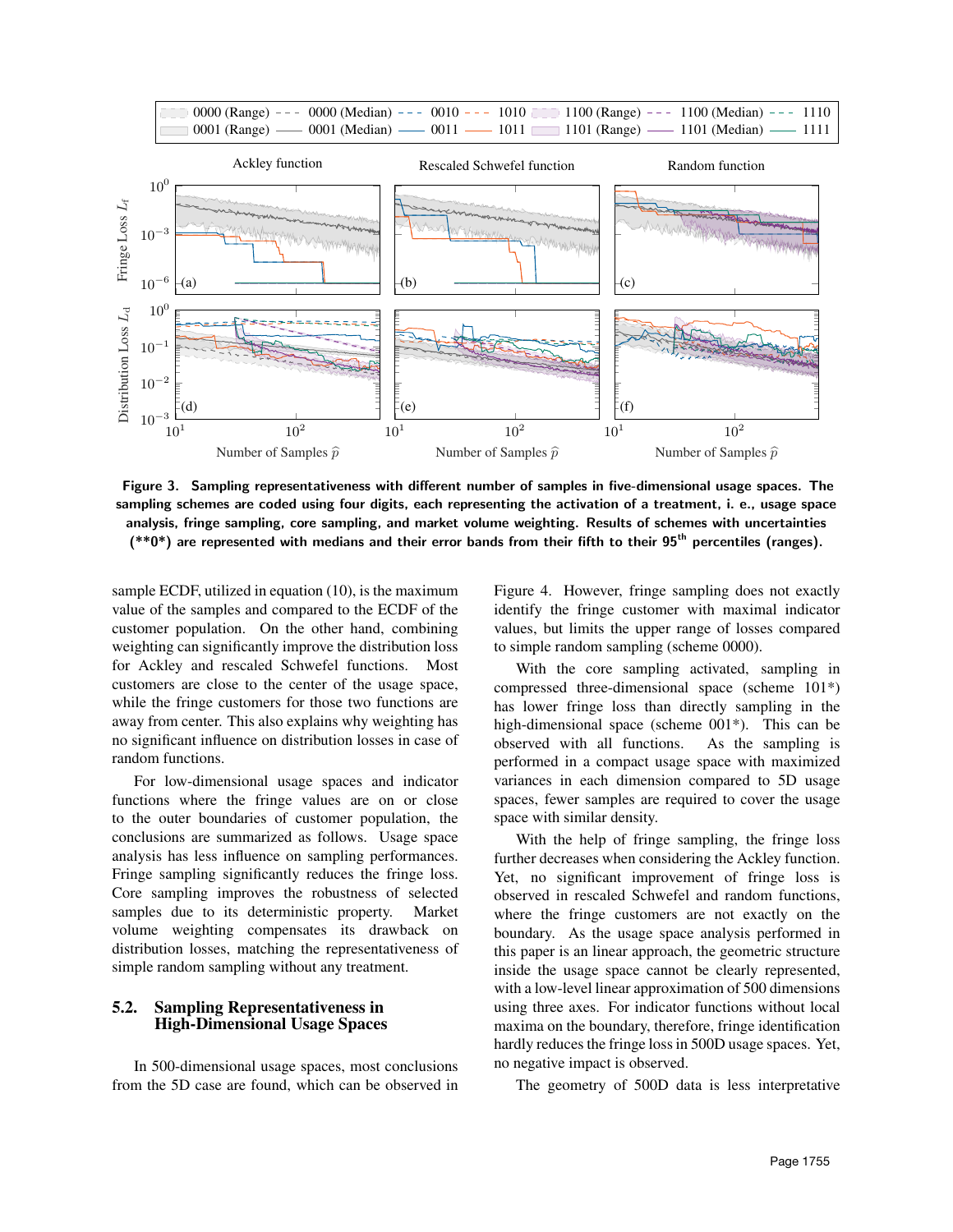

Figure 4. Sampling representativeness with different number of samples in 500-dimensional usage spaces. The sampling schemes are abbreviated using four digits, each of which represents the activation of each treatment, i. e., usage space analysis, fringe sampling, core sampling, and market volume weighting. Results of schemes with uncertainties  $(**0*)$  are represented with medians and their error bands from fifth to 95<sup>th</sup> percentiles (ranges).

and more randomized if we represent them in a low-dimensional space. Compared to the former case with 5D usage spaces, distribution losses in this case are generally lower in Ackley and rescaled Schwefel functions. Correspondingly, the distribution losses of random cases are generally similar to that in 5D case, as the data are originally randomized.

Different from the 5D case with core sampling activated, an interesting aspect is observed about the influence of usage space analysis on distribution losses. Schemes 1\*1\* represent the distribution of outputs from Ackley and rescaled Schwefel functions better than schemes  $0*1*$ , which is opposite to the findings in 5D usage spaces. This indicates that the customers sampled according to Halton sequence (core sampling) is less representative in high-dimensional space.

Another interesting aspect is that schemes with weighting have slightly increased distribution losses, increasing with the number of samples except for the scheme with all treatments activated (1111). As the weights reflect Euclidean distances (see Section 3.4), the weighted ECDFs are less representative in high dimensions due to the well-known "curse of dimensionality" [21].

In summary, in 500D usage spaces, schemes with usage space analysis but without sampling  $(1^{**}0)$  show less disadvantage on distribution losses compared to simple random sampling (0000).

#### 5.3. Data Quality Management for Practical Applications

The experiments conducted in this work are based on simulated data. As in practical applications the sampling representativeness might be affected by data quality issues, we will now discuss the robustness of the usage space sampling against different data quality issues.

The proposed approach requires acceptable levels of data quality that must be ensured by appropriate data inspection and preprocessing. Specifically, large measurement errors, extreme values as well as large volumes of missing values must be managed prior to applying the method.

However, the method is robust against several types of quality concerns, namely scale errors, noise and smaller amounts of missing values as long as the missing data do not follow different structures than the available data. Different scale magnitudes as well as meanor stretch-biased measures are handled intrinsically by the initial  $z$ -score normalization shown in  $(1)$ . Also, the methods corrects White noise errors, given acceptable signal to noise ratios, due to the application of tSVD-based dimensionality reduction. Finally, in